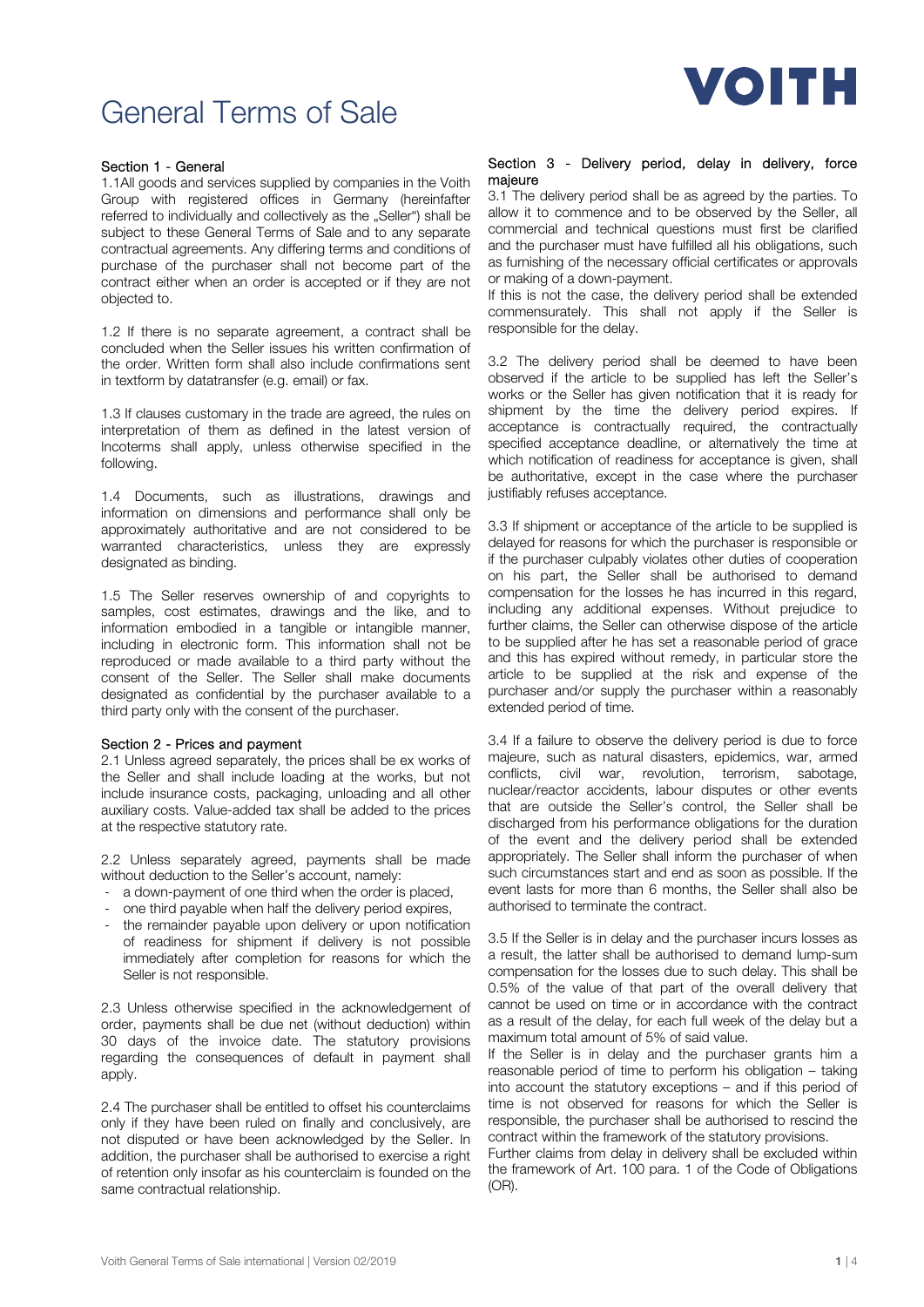#### Section 4 - Transfer of risk, acceptance, packaging

4.1 Unless otherwise agreed individually, risk shall pass to the purchaser upon the start of loading of the parts to be supplied at the Seller's works, even if partial deliveries are made or the Seller has assumed other services, such as shipping cost or delivery and installation. Subject to any different agreements, the obligation to load, stow and secure the delivered article safely during transport and unload it is the responsibility of the purchaser and his freight forwarding agent, freight carrier or agent making the collection; he shall also have an obligation to provide and make available at his own expense appropriate securing devices.

4.2 If acceptance has been agreed, this must be conducted immediately at the agreed time, alternatively after the Seller has given notification that the object is ready for acceptance. The purchaser cannot refuse acceptance due to an insignificant defect, provided the Seller acknowledges his obligation to remedy the defect.

4.3 If shipment or acceptance is delayed or not performed due to circumstances not attributable to the Seller, the risk of accidental loss or accidental deterioration of the article to be supplied shall pass to the purchaser from the day on which notice is given of its readiness for shipment or acceptance. The Seller undertakes to take out insurance requested by the purchaser, such as transport insurance, at the expense of the purchaser.

4.4 Partial deliveries shall be permitted as long as this is reasonable for the purchaser.

4.5 Transport and other packaging shall not be taken back, except for wooden pallets. The purchaser shall dispose of the packaging at his own expense.

#### Section 5 - Retention of title, assignment of claims, withdrawal

5.1 The Seller shall retain his title to the supplied article until all claims have been settled, in particular the respective outstanding balances to which the Seller is entitled as part of the business relationship with the purchaser (overall retention of title). If the destination state of the goods is in Switzerland, the Seller shall be entitled to have the retention of ownership registered in the retention of ownership register. If the destination country of the goods is outside Switzerland and if the validity of the retention of title in the destination country of the goods requires an entry in a register or a similar procedure, the Seller shall be entitled to have the retention of title registered and take any action required for the validity of the retention of ownership, with the purchaser providing any cooperation required.

5.2 The purchaser shall be obliged to treat the delivered article subject to retention of title (retained goods) with care; in particular, he shall be obliged at his own expense to insure it adequately against theft, breakage, fire, water and other damage at the reinstatement value. The Seller shall be authorised to take out this insurance at the expense of the purchaser if the purchaser has demonstrably not taken it out. 5.3 If the retained goods are combined with other objects such that they become an essential part of another object, the Seller shall obtain co-ownership of the other object. If a new object is produced by combining or processing of the retained goods, the Seller shall always acquire a corresponding right of co-ownership.

5.4 The purchaser shall be authorised to resell the retained goods in the normal course of business. If the retained goods that have been supplied or produced in accordance with Section 5.3 are sold, the purchaser hereby assigns the claims against his purchasers from the sale (total sum invoiced including value-added tax) or a corresponding part thereof, along with all secondary rights, to the Seller until the latter's claims have been settled in full. The purchaser is obligated to provide the Seller with a copy of the invoice in respect of the resale without delay.

5.5 The purchaser shall remain authorised to collect the claim assigned pursuant to Section 5.4; the Seller's authorisation to collect the claim himself shall remain unaffected thereby. The Seller shall not collect the claim as long as the purchaser meets his payment obligations from the collected amounts, is not in arrears with payment or has not discontinued payment, and an application for instigation of insolvency proceedings, administration of an insolvent estate or similar procedure has not been filed against the purchaser with a view to general execution.

If one of the above situations applies, the Seller can demand that the purchaser disclose the claims assigned to the Seller as security and provide all details and documents required to collect them.

5.6 If the purchaser acts in breach of contract, in particular if he is in arrears with payment, the Seller shall be authorised to take back the supplied articles after issuing a warning. This, like any levy of execution on the articles by the Seller, shall not constitute a rescission of the contract by the Seller.

5.7 An application to instigate insolvency proceedings, administration of an insolvent estate or similar procedure with a view to general execution shall authorise the Seller, upon its choice (i) to rescind the contract and to demand immediate surrender of the supplied article or (ii) to provide further contractual obligations conditional upon advance paymentperformance. The choice of the latter does not bar the remedy of the Seller to rescind the contract later on.

#### Section 6 - Liability for defects

The Seller shall be liable for defects and legal imperfections in title to the exclusion of further claims – subject to Section 7 – as follows:

#### 6.1 Material defects

6.1.1 Details given by the Seller about the properties of the article to be supplied are the result of his measurements and calculations and shall be the article's agreed nature, but not its warranted qualities or guarantees within the meaning of Article 197 of the Code of Obligations (OR).

6.1.2 The purchaser can assert claims due to a material defect only if he has properly fulfilled his obligations to examine the supplied article and to give notice of defects in accordance with Article 201 of the Code of Obligations (OR) and Section 6.1.3 below.

6.1.3 All parts that prove to be defective as a result of circumstances before the transfer risk shall, at the discretion of the Seller, be repaired or resupplied free of charge. Such defects shall be reported to the Seller clearly and in writing as soon as they are discovered. Replaced parts shall become the property of the Seller.

6.1.4 The Seller's liability for material defects in essential third-party products, which are an integral part or accessories of the delivered goods, shall be limited to assignment of the claims for material defects of the Seller against his supplier. If the assigned claims for material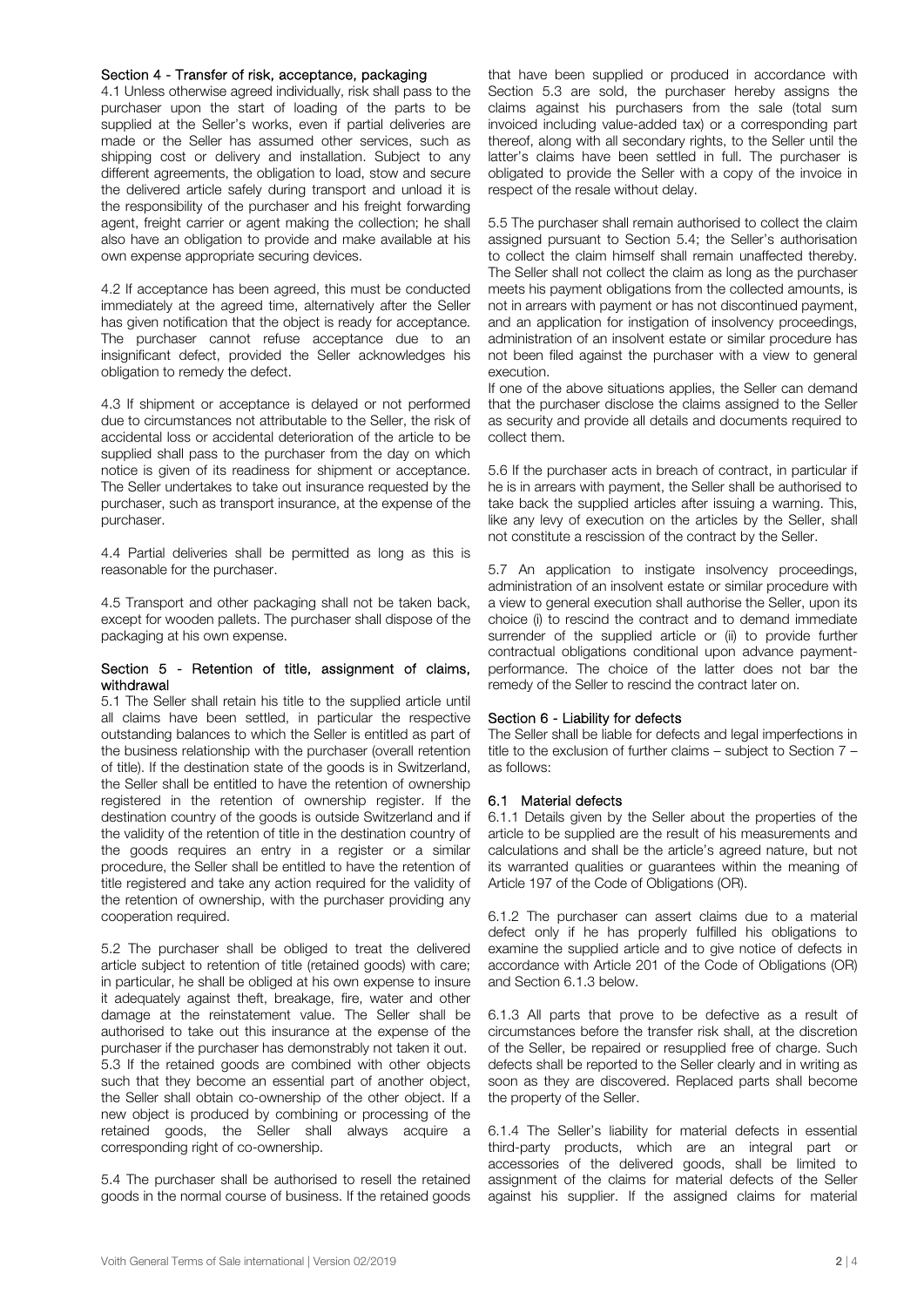defects are not settled, the claims of the purchaser against the Seller due to material defects shall be revived.

6.1.5 Following agreement with the Seller, the purchaser shall give the Seller the required time and opportunity to make all the repairs and to supply such replacements as the Seller deems necessary; otherwise, the Seller shall be discharged from liability for the resultant consequences. The purchaser shall have the right to rectify the defect himself or have it rectified by a third party and demand compensation for his necessary expenses from the Seller only in urgent cases of risk to safety or to avert disproportionately great damage; the Seller shall be informed immediately thereof.

6.1.6 Of the direct costs incurred as a result of repair or delivery of a replacement, the Seller shall – provided the complaint proves to be justified – bear the costs of the replacement item, including the cost of shipping it to the place of performance. The Seller shall also bear the reasonable costs of removing the defective part supplied and the costs of installing the replacement item, if installation of the part that later became defective was originally part of the contract. The acceptance of further costs incurred by the Seller in connection with rectification or replacement delivery shall be expressly excluded.

6.1.7 Within the framework of the statutory provisions, the purchaser shall have the right to rescind the contract if the Seller fails to remedy a material defect by a reasonable period of time set for him to repair the article or supply a replacement where non-compliance within the additional period is due to circumstances which can be attributed to the Seller but not in cases of force majeure or similar instances. If the defect is only insignificant and the Seller has failed to remedy the defect by a reasonable period of time set for him to repair the article or supply a replacement, the purchaser shall merely have a right to a reduction in the contractual price.

6.1.8 The Seller shall not be liable for defects that are attributable to measures or designs expressly demanded by the purchaser or that occur in materials or products which have been provided by the purchaser or whose use the purchaser has expressly demanded contrary to the Seller's advice.

In particular, no liability shall be assumed in the following cases:

Unsuitable or improper use or incorrect installation or commissioning by the purchaser or a third party, failure to use original parts and materials, normal wear and tear, incorrect or negligent handling, improper maintenance, unsuitable operating supplies, faulty construction work, unsuitable subsoil, failure to back up or inadequate backing up of data by the purchaser; failure to check or inadequate checking of programs and data for computer viruses (as defined in Section 9.3) by the purchaser, unusual effects of any kind (e.g. vibrations from other assemblies, ingress of foreign matter), chemical, electrochemical or electrical influences – unless the Seller is to blame for them, violation by the purchaser of the obligations described in section 6.2.4.

6.1.9 If the purchaser or a third party carries out repairs improperly, the Seller shall not be liable for the resultant consequences.

The same shall apply to changes to the supplied article that have been made without the prior consent of the Seller.

6.1.10 The purchaser shall be obliged to return the defective part to the Seller at the request of the Seller.

6.1.11 Subject to Section 8.2, the above warranty provisions shall apply accordingly to rectification of defects.

# 6.2 Legal imperfections in title; Export control

6.2.1 If use of the supplied article results in the infringement of industry property rights such as patents or copyrights of third parties, the Seller shall in principle and at his own expense obtain the right for the purchaser to continue using it or modify the supplied article in a way that the purchaser can reasonably be expected to accept so that the property right is no longer infringed.

If this is not economically feasible or not possible within a reasonable period of time, the purchaser shall be authorised to rescind the contract. If said conditions exist, the Seller shall also have the right to rescind the contract.

Moreover, the Seller shall – if he is to blame – indemnify the purchaser against claims of the owner of the property rights that are undisputed or have been ruled on finally and conclusively.

6.2.2 Subject to Section 7, the Seller's obligations specified in Section 6.2.1 shall be final in relation to the infringement of proprietary rights or copyrights.

These obligations shall exist only if

- the purchaser informs the Seller as soon as infringements of proprietary rights or copyrights are claimed,
- the purchaser assists the Seller to a reasonable extent in defending against the claims or enables the Seller to make the modifications as stated in Section 6.2.1,
- the Seller retains the right to undertake all defensive measures, including out-of-court settlement,
- the legal imperfection in title is not attributable to an instruction by the purchaser or to the fact that the infringement only occurred as a result of combination of the supplied article by the purchaser with products or deliveries outside the Seller's scope of supply, and
- the infringement has not been caused by the fact that the purchaser has modified the supplied article on his own or used it in a way not in conformity with the contract.

6.2.3 The Seller does not warrant that the end products manufactured on the supplied article, including the manufacturing process used, are free of third-party property rights.

6.2.4 If the purchaser intends to export or transfer the delivery item to a country or territory against which the United Nations, the European Union or the United States of America has imposed or implemented an embargo or any other export or re-export restrictions or intends to use the delivery item in such country or territory, the purchaser shall notify the seller of the same in writing before the contract is entered into. If the purchaser adopts such an intention after the contract is entered into, such export, transfer or use shall be subject to the seller's prior written approval. Notwithstanding anything to the foregoing, the purchaser represents and warrants that it will comply (i) with all German, EU and UN export control regulations including embargoes and other sanctions and (ii) with all other foreign export control regulations including embargos and other sanctions provided that Germany, the EU or the UN have enacted similar regulations, embargos or other sanctions targeting the same countries. If the delivery item is resold by the purchaser, the latter shall enter agreements to ensure that the obligations set forth in this section are transferred through to the entire delivery chain and to the final customer ultimately holding the